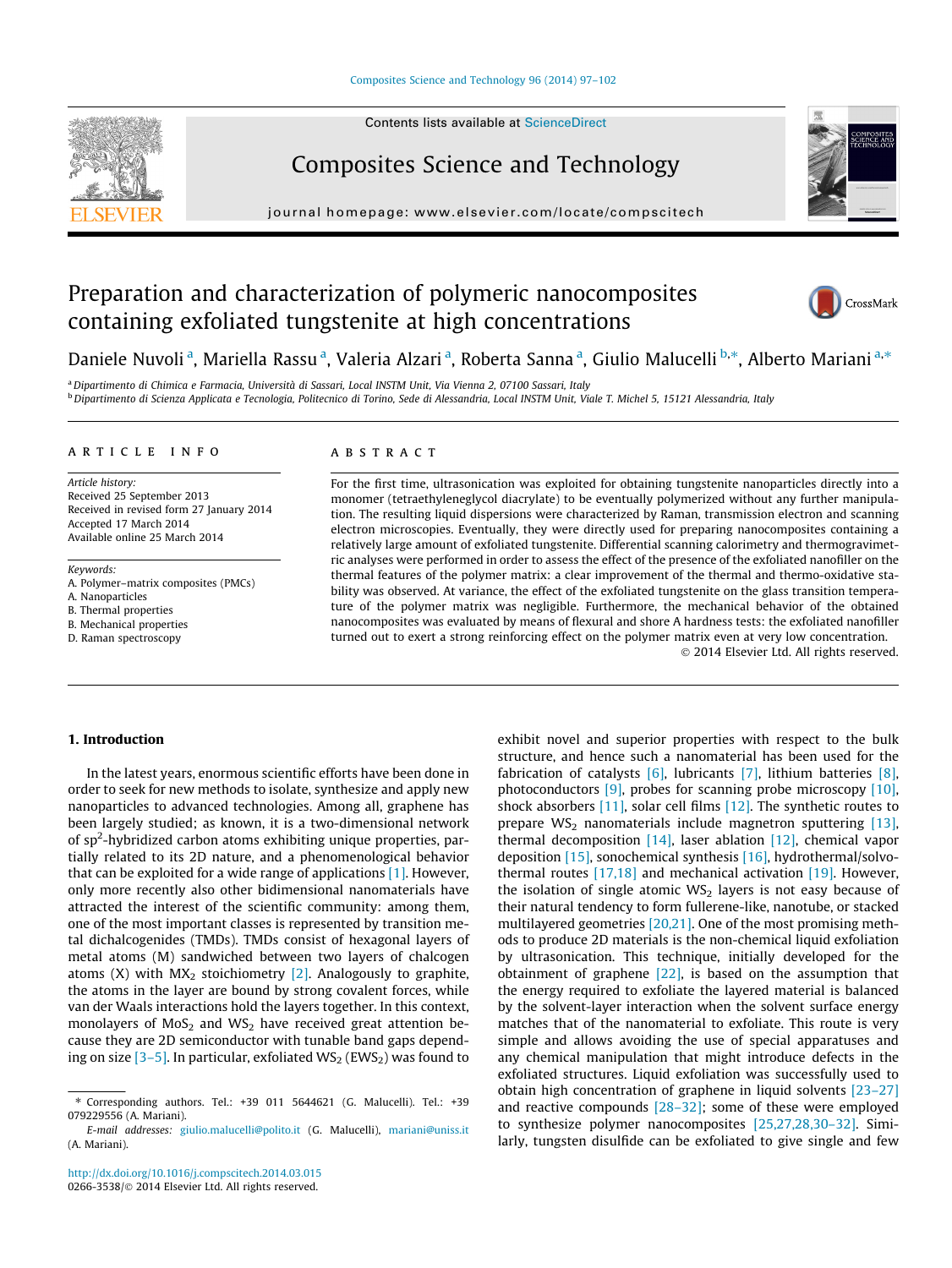layered nanoparticles as reported by Coleman et al. [\[33\]](#page-5-0) and Notley [\[34\]](#page-5-0), who were able to disperse  $WS_2$  in NMP and a surfactant, respectively.

This work aims to assess the use of  $EWS<sub>2</sub>$  as a new nanofiller in nanocomposite acrylic polymers and study its effect on the thermal and mechanical properties of the obtained materials. In addition, for the first time, an acrylic monomer (tetraethyleneglycol diacrylate, TEGDA) was used to exfoliate and disperse  $WS<sub>2</sub>$ , instead of employing an inert solvent. Thus, the resulting dispersions were directly used for the preparation of the nanocomposite polymers without recovering the solid  $WS_2$  nanoparticles, hence avoiding any possible restacking phenomenon. TEGDA was chosen because it has demonstrated an excellent ability to disperse and exfoliate tungsten disulfide; this monomer has been already used by our research group to obtain highly concentrated graphene dispersions and prepare the corresponding polymer nanocomposites [\[30,32\].](#page-5-0)

## 2. Materials and methods

## 2.1. Materials

TEGDA (MW = 302.32,  $d = 1.11$  g/ml) and WS<sub>2</sub> powder (particle size:  $2 \mu m$ ) were purchased from Sigma Aldrich and used as received without further purification. Trihexyltetradecylphosphonium persulfate (TETDPPS) was used as the radical initiator and was synthesized according to the procedure described in the literature [\[35\].](#page-5-0)

#### 2.2. Preparation of  $EWS<sub>2</sub>$  dispersions in TEGDA

Mixtures containing various amounts of tungstenite (0.1, 0.5, 1.0, 2.5 and 5.0 wt.%) in TEGDA (10 g) were put in a tubular plastic reactor (i.d. 15 mm) and placed in an ultrasonic bath (0.55 kW, water temperature 40 °C) for a selected time  $(0.5, 1.5, 2.5, 6.0, 1.5)$ 12.5, 19.0 and 24.0 h). Finally, they were centrifuged for 30 min at 4000 rpm; the dark green liquid phase containing exfoliated  $WS<sub>2</sub>$  was recovered.

#### 2.3. Characterization of  $EWS<sub>2</sub>$  dispersions

The concentration of  $EWS_2$  was determined by filtration through polyvinylidene fluoride (PVDF) filters (pore size, 0.22  $\mu$ m), in order to directly weigh the amount of EWS<sub>2</sub> dispersed.

UV–Vis spectroscopy measurements (Hitachi U-2010 spectrometer, 1 cm cuvette,  $\lambda$  = 630 nm [\[33\]\)](#page-5-0) were performed to find the actual tungstenite content in any diluted dispersion used for the nanocomposite preparation. To determine the absorption coefficient a from a known volume of initial dispersion, several dilutions were done and the absorbance was measured. The  $\alpha$  value, which was found equal to 360 ml mg $^{-1}$  m $^{-1}$ , was calculated from absorbance vs. concentration plots.

Raman analyses were performed on  $EWS_2$  flakes deposited on PVDF filters (see above) with a Bruker Senterra Raman microscope using an excitation wavelength of 532 nm at 0.5 mW. The spectra were acquired by averaging six acquisitions of 5 s with a  $20\times$ objective. For  $WS_2$  powder, a laser power of 5 mW was used.

TEM analyses were performed with a ZEISS EM 109, operating at 80 kV. EWS<sub>2</sub> dispersion was washed three times with acetone, and the resulting TEGDA-free EWS $_2$  was deposited onto copper grids covered with a film of formware/carbon (300 mesh) and the solvent was evaporated.

SEM micrographies were obtained by using a SEM ZEISS DSM 962. Analyses were performed both on  $WS_2$  powder and exfoliated tungstenite deposited on a silicon substrate.

#### 2.4. Synthesis of TEGDA/EWS<sub>2</sub> nanocomposites

The masterbatch dispersion of  $EWS<sub>2</sub>$  in TEGDA was diluted with suitable amounts of this latter to achieve the desired concentration of exfoliated  $WS_2$ ; then 0.5 mol% of TETDPPS were added and the mixture was homogenized. The polymerization reaction was performed in an oil bath at 80  $\degree$ C for 1 h; DSC analysis performed on these samples showed residual polymerization peaks. Accordingly, the monomer conversion was completed by treating the samples in an oven at 100 $\degree$ C for 48 h. DSC analyses on the post-cured samples showed a complete conversion.

## 2.5. Characterization of  $EWS<sub>2</sub>$  nanocomposites

Raman analysis on polymers were performed with a Bruker Senterra Raman microscope using an excitation wavelength of 532 nm at 5 mW. The spectra were acquired by averaging six acquisitions of 5 s with a  $20\times$  objective.

The surface hardness was measured on cylindrical samples (diameter = 22 mm, height = 5 mm) according to ASTM D2240 (Shore A) at  $23 \pm 2$  °C. For each sample, five measurements were performed along different points, and the mean value was considered.

Differential Scanning Calorimetry (DSC) measurements were performed by means of a Q100 Waters TA Instruments calorimeter, equipped with TA Universal Analysis 2000 software, from –30 to 250 °C at a heating rate of 10 °C/min in inert atmosphere (nitrogen flow:  $40$  ml/min).

The thermal and thermo-oxidative stability of the materials was evaluated by thermogravimetric (TG) analyses using a Q500 TA analyzer. The measurements were performed placing the samples in open alumina pans (ca. 10 mg) in nitrogen or air atmosphere (gas flow: 60 ml/min) from 50 to 800 °C with a heating rate of 10 °C/min. In the followings,  $T_{10}$  and  $T_{\text{max}}$  are defined as the temperatures corresponding to 10% weight loss or to the maximum weight loss rate, respectively. The accuracy of the used thermogravimetric balance is  $\pm 1$  °C on the temperature and  $\pm 1$  wt.% on the weight, on the basis of the temperature and weight calibration. The measurements of each sample were repeated twice in order to ensure reproducible data.

The surface morphology of the samples was investigated using a Scanning Electron Microscope (SEM, LEO 1450VP). The specimens were fractured in liquid nitrogen, fixed to conductive adhesive tapes and gold-metallized.

Three point bending flexural tests, according to ASTM D790, were performed, using a Zwick–Roll Z010 apparatus, equipped with a 5 kN load cell, 30 mm support span, at  $23 \pm 2$  °C and  $50 \pm 5\%$  relative humidity. At least five tests were repeated for each material in order to have reproducible and significant data.

## 3. Results and discussion

First of all, the best conditions to obtain high concentrations of EWS2 dispersed in TEGDA were investigated.

As described in the Experimental, the adopted procedure to obtain dispersions is extremely simple and envisages the direct sonication of tungsten disulfide powder in TEGDA without any chemical manipulation.

A preliminary test usually confirming the nanometric dimensions of the dispersed particles was the occurrence of the Tyndall effect [\[36\]](#page-5-0) (not shown).

In a first series of experiments, keeping constant the sonication time, a study on the effect of initial  $WS_2$  concentration on the resulting concentration of exfoliated tungstenite EWS<sub>2</sub> was carried out. In particular, five dispersions containing from 0.1 to 5.0 wt.%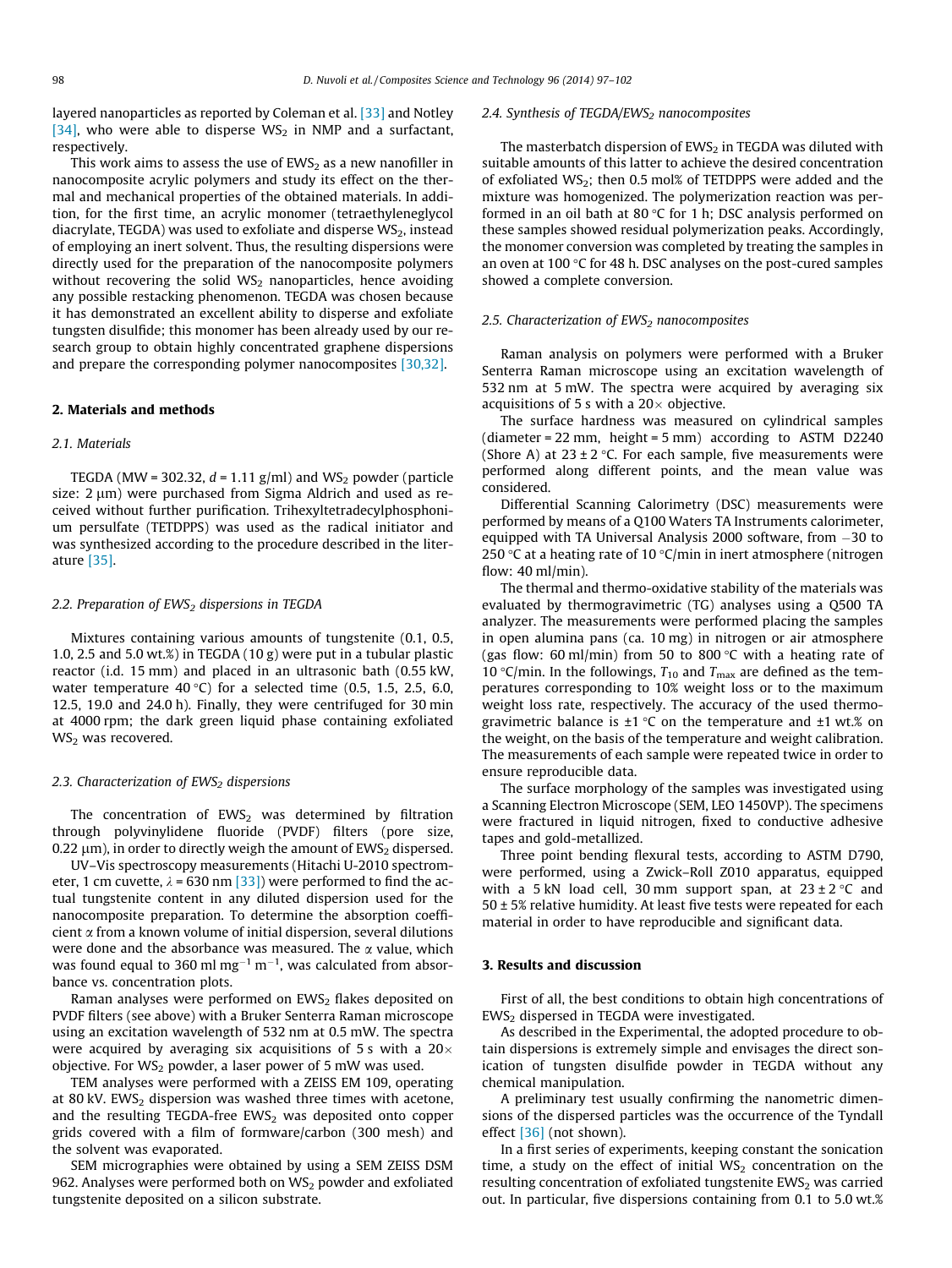$WS<sub>2</sub>$  powder were prepared, and the sonication time was kept constant at 6 h ( $Fig. 1a$ ). EWS<sub>2</sub> concentration increases considerably with the concentration of initial  $WS_2$  powder, from 0.042 mg/ml (for 0.1 wt.%  $WS_2$ ) to 3.30 mg/ml (for 5.0 wt.%  $WS_2$ ).

A second series of experiments was performed in order to study the effect of sonication time on the concentration of exfoliated tungstenite. In this case, seven dispersions containing 5 wt.% of  $WS<sub>2</sub>$  powder were prepared, and put into the sonication bath for increasing times, from 0.5 to 24.0 h. As depicted in Fig. 1b,  $EWS_2$ concentration increases with sonication time, ranging from 1.05 mg/ml, for 30 min of ultrasound application, to over 6.30 mg/ml for 24 h of sonication time.

As can be seen by comparing data in Fig. 1, the initial  $WS_2$  concentration has a stronger influence on the amount of  $EWS_2$  dispersed with respect to sonication time, thus indicating that the exfoliation process occurs more easily with respect to graphene dispersed in the same monomer [\[26\].](#page-5-0)

On the basis of these data, the best conditions for the obtainment of the highest amount of  $EWS<sub>2</sub>$  can be summarized as follows: 24 h sonication time and  $5.0$  wt.% initial WS<sub>2</sub> powder concentration in TEGDA.

It is noteworthy that the  $EWS_2$  concentration obtained in TEGDA was considerably higher than other concentrations found by non-chemical liquid exfoliation methods. Indeed, in these latter cases, a maximum concentration of 0.04 mg/ml was found. [\[33,34,37\].](#page-5-0)

SEM and TEM analyses were performed to investigate the morphology of  $EWS_2$  particles dispersed in TEGDA. Fig. 2 shows the typical SEM micrographs of the pristine  $WS<sub>2</sub>$  powder compared with that of exfoliated  $WS_2$ . WS<sub>2</sub> powder shows the typical structure of a layered material, with aggregated micrometric flakes. The exfoliation process, which involves ultrasonication, significantly reduces the dimensions of the flakes, which become nanometric. This finding was further confirmed by TEM analyses [\(Fig. 3](#page-3-0)); the corresponding micrographs indicate that the typical observed flakes have an average lateral size within 100–200 nm and consist of few layers. In any case,  $WS<sub>2</sub>$  aggregates attributable to unexfoliated material were not observed.

Furthermore, it should be noticed here that AFM cannot be always used in order to characterize the dispersions of graphene-like materials. Indeed, it was demonstrated that this technique is not a reliable method if applied to graphene obtained by liquid exfoliation in highly-boiling liquids. As a matter of the fact, when graphene is obtained by liquid exfoliation, AFM largely overestimates the height of the steps because of the presence of a large number of solvent layers among those of graphene. For this reason, since TEG-DA is not only a highly boiling liquid, but also a monomer, which may polymerize upon heating, AFM was not used in this work [\[38\].](#page-5-0)

Raman spectroscopy is a basic characterization technique for 2D materials as shifts in peak positions and peak shapes give much information on the structure of the materials, in particular referring to the number of layers and the presence of defects in the structure [\[39\].](#page-5-0) [Fig. 4](#page-3-0) shows the Raman spectra of the pristine WS<sub>2</sub> powder and of the exfoliated material deposited onto a PVDF filter.

The spectra of the pristine  $WS_2$  powder and of exfoliated  $EWS_2$ are both characterized by two main peaks. These have been discussed in detail by many researchers: the first major peak at around 350 cm<sup>-1</sup> is assigned at the  $E_{2g}$  mode for the motion of  $W + S$  atoms in the  $x-y$  layered plane, while the second peak at ca. 420 cm<sup>-1</sup> is assigned at the  $A_{1g}$  mode for the motion of two S atoms along the z-axis of the unit cell. In particular, the  $WS_2$  powder used in this work showed the  $E_{2g}$  peak at 350.0 cm<sup>-1</sup> and the  $A_{1g}$  peak at 418.5 cm<sup>-1</sup>. The spectrum of exfoliated WS<sub>2</sub> showed a blue shift of both peaks with respect to  $WS_2$  powder peaks: namely,  $E_{2g}$  peak shifts to 352.5 cm<sup>-1</sup> and  $A_{1g}$  peak shifts to 421.0 cm<sup>-1</sup>. In addition, the  $\text{E}_{\text{2g}}$  peak is more intense and broader if compared with the analogue peak of bulk WS2. The blue shift



Fig. 1. EWS<sub>2</sub> concentration as a function of initial WS<sub>2</sub> powder concentration (a) and sonication time (b).



Fig. 2. SEM micrographs of pristine WS<sub>2</sub> powder (a), and EWS<sub>2</sub> deposited on a silicon substrate (b).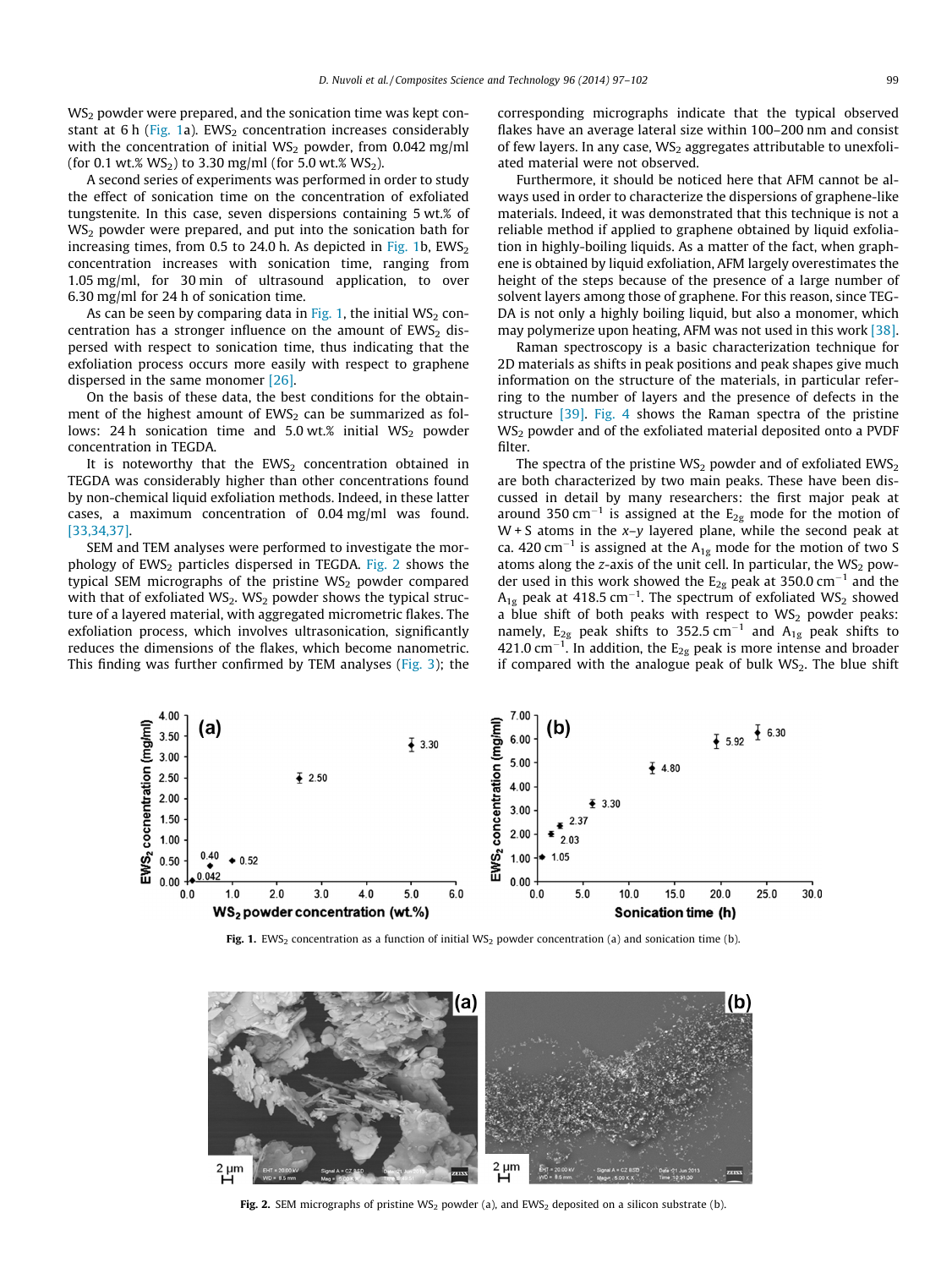<span id="page-3-0"></span>

Fig. 3. TEM micrographs of  $EWS_2$  dispersed in TEGDA



Fig. 4. Raman spectrum of EWS<sub>2</sub> compared with the spectrum of the pristine WS<sub>2</sub> powder.



Fig. 5. PL peak for  $EWS_2$  deposited on a PVDF filter.

can be explained in terms of reduction of interlayer interaction [\[34,40\],](#page-5-0) while the broadening of the peak at ca. 350 cm<sup>-1</sup> is ascribed to the phonon confinement within the single layer, and proves that the lateral dimensions of the particle are in the nanometer range [\[40,41\]](#page-5-0).

Recently, some studies related to Raman analysis of  $WS_2$ an  $MoS<sub>2</sub>$  demonstrated that these nanomaterials give rise to

Table 1 List of poly(TEGDA)/EWS<sub>2</sub> nanocomposites prepared by varying the EWS<sub>2</sub> content.

| Sample         | $EWS2$ concentration in<br>TEGDA (mg/ml) | Dilution<br>factor <sup>a</sup> | $EWS2$ concentration in<br>poly(TEGDA) (wt.%) |  |
|----------------|------------------------------------------|---------------------------------|-----------------------------------------------|--|
| B <sub>0</sub> | 0                                        |                                 | 0                                             |  |
| <b>B1</b>      | 0.063                                    | 1:100                           | 0.0057                                        |  |
| <b>B2</b>      | 0.10                                     | 1:60                            | 0.0090                                        |  |
| B <sub>3</sub> | 0.52                                     | 1:12                            | 0.048                                         |  |
| B4             | 1.05                                     | 1:6                             | 0.095                                         |  |
| B <sub>5</sub> | 2.10                                     | 1:3                             | 0.19                                          |  |
| <b>B6</b>      | 6.30                                     |                                 | 0.57                                          |  |
|                |                                          |                                 |                                               |  |

Referred to the masterbatch dispersion (conc.  $6.30 \text{ me/ml}$ ).

photoluminescence (PL), the intensity of which increases with decreasing the thickness of the particles [\[3,42\].](#page-5-0) In particular, for a monolayer, the PL is very intense and is due to the direct excitonic transition at the K point. Increasing the number of layers, the indirect transition between the local minimum of the conduction band at the T point and the local maximum of the valence band at the  $\Gamma$  point compete with the direct transition at the K point, which dramatically reduces the PL. In Fig. 5, the PL peak  $(632 \text{ nm})$  of EWS<sub>2</sub> is shown: as can be seen, this peak is not very intense and shows the same magnitude order of  $A_{1g}$  and  $E_{2g}$  peaks, thus indicating that only a little part of  $EWS<sub>2</sub>$  is as single layer.

Pursuing this research, we focused on the preparation of  $EWS<sub>2</sub>/$ TEGDA nanocomposites. It is noteworthy that the masterbatch dispersion in the acrylic monomer was directly used to obtain the resulting nanocomposites without any further common process (i.e. solvent removal, filtration, mixing, etc.): to the best of our knowledge, this is the first example of a polymer nanocomposite containing  $EWS_2$  directly dispersed into an acrylic monomer. Indeed, the direct polymerization of the dispersion avoids any process that can lead to the reaggregation of  $WS_2$  and is advantageous in terms of time and costs.

For this purpose, several TEGDA-based nanocomposites were prepared by varying  $EWS_2$  concentration from 0 to 0.57 wt.% (Table 1), by properly diluting the TEGDA masterbatch dispersion (exfoliated  $WS_2$  concentration: 6.30 mg/ml).

In order to verify the effective dispersion of  $EWS<sub>2</sub>$  into the polymer matrix and its non-reaggregation, Raman analysis was performed on the polymer nanocomposites.

In [Fig. 6](#page-4-0), the Raman spectrum of the  $EWS_2$  – containing nanocomposite is compared with that of  $EWS_2$ . The position and shape of  $E_{2g}$  and  $A_{1g}$  peaks are very similar and confirm the non-reaggregation of  $EWS<sub>2</sub>$  during the polymerization process, and hence the obtainment of a real nanocomposite.

The surface morphology of nanocomposites was investigated by SEM analysis. As depicted in [Fig. 7](#page-4-0), there are no significant differences between neat poly(TEGDA) and the polymers filled with different amounts of  $EWS_2$ : for all the samples, the surface appears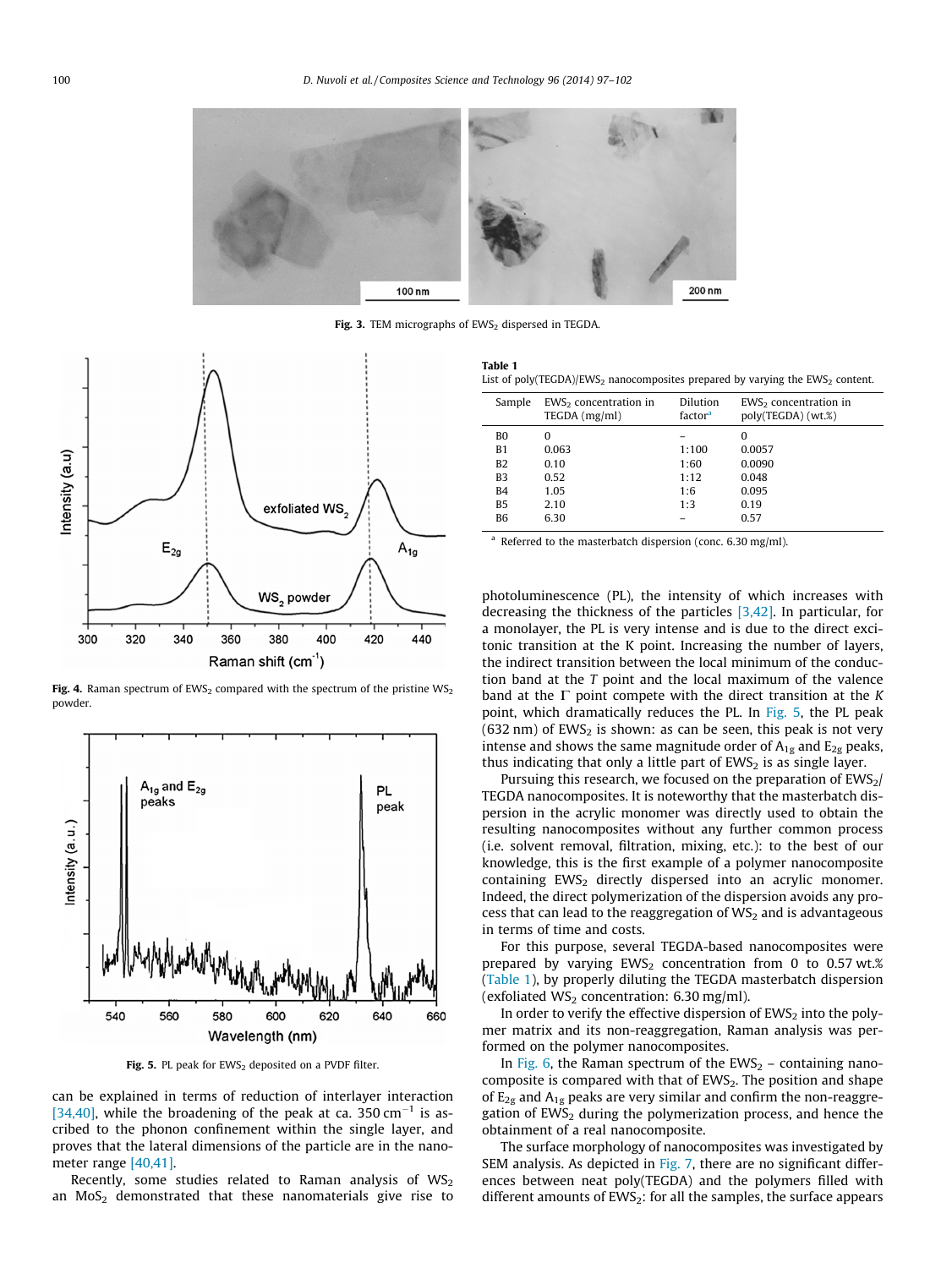<span id="page-4-0"></span>

Fig. 6. Comparison between Raman signals of  $EWS_2$  dispersed in the poly(TEGDA) matrix and  $EWS<sub>2</sub>$  deposited on PVDF filter.

completely smooth and EWS<sub>2</sub> nanoparticles dispersed into the polymer matrix are not visible. This finding further confirms that exfoliated tungstenite is homogeneously dispersed into poly(TEG- $DA$ ) and  $WS_2$  aggregates are not present in the nanocomposites.

The thermal and thermo-oxidative stability of the samples and the effect of the presence of exfoliated  $WS_2$  were investigated by TGA analysis in nitrogen and air, respectively; the results are listed in Table 2.

In nitrogen, the thermal stability of poly(TEGDA) is affected by the presence of EWS<sub>2</sub>: indeed,  $T_{10}$  and  $T_{\text{max1}}$  values of the pure poly(TEGDA) shift toward higher temperatures in presence of the nanofiller. In particular, moving from the pure polymer matrix to the nanocomposites, the  $T_{10}$  values increase is around 15 °C, regardless of the amount of  $EWS_2$  used. A similar trend is observed for  $T<sub>max1</sub>$ , with the only exception of the sample containing the largest amount of  $EWS<sub>2</sub>$ , in which the effect of the nanofiller is more evident and  $T_{\text{max1}}$  increases up to 431 °C.

In air, the degradation of the nanocomposites occurs in a twostep process; for each step, the trend of  $T_{10}$  and  $T_{\text{max}}$  values is very similar to that described in nitrogen: once again, the effect of  $EWS_2$ is particularly evident for sample B6, with an increase of 25  $\degree$ C for  $T_{\text{max1}}$  and of 50 °C for  $T_{\text{max2}}$ .

DSC scans were performed to assess the completeness of the curing reaction, as well as to evaluate the glass transition temperature  $(T_{\sigma})$  of all the samples: the obtained data are collected in [Table 3](#page-5-0). All the DSC thermograms do not show any exothermal phenomena, thus indicating that the experimental parameters chosen for performing the curing process are able to ensure the completeness of the reaction, regardless of the presence and of the amount of nanofiller. In addition, the presence of exfoliated  $WS_2$  does not practically influence  $T_g$  (and therefore the crosslinking density of the cured network), which is stable around  $44^{\circ}$ C. A similar behavior has been already observed for graphene nanocomposites [\[32,43,44\]](#page-5-0).

As far as the mechanical behavior is considered, flexural and shore A hardness tests have been carried out both on pure poly(TEGDA) and on its nanocomposites. The obtained data, listed in [Table 3,](#page-5-0) clearly indicate that exfoliated tungstenite exerts a strong reinforcing effect on the polymer matrix even at very low concentration; indeed, the flexural modulus increases with increasing  $EWS_2$  concentration, reaching a maximum for sample B6, with an increase of 30% with respect to the pure polymer matrix. In addition, the presence of exfoliated tungstenite determines a slight increase of the surface hardness of the nanocomposites, as compared to pure poly(TEGDA).

It should be highlighted that in an analogous work devoted to investigate the effect of graphene content on the mechanical properties of a poly(TEGDA) nanocomposite, we found a different behavior. Indeed, a reinforcing effect for low nanofiller loadings until a threshold value of concentration (4.67 mg/ml) was achieved [\[28\]](#page-5-0). Beyond this value, the mechanical properties were found to worsen. This threshold behavior in graphene-containing polymer nanocomposite was also assessed for other systems and can be



Fig. 7. SEM micrographs of poly(TEGDA) nanocomposites: neat polymer (a, sample B0) and polymers with 0.048 wt.% (b, sample B3) and 0.57 wt.% (c, sample B6) EWS<sub>2</sub>.

| Table 2                                                               |  |
|-----------------------------------------------------------------------|--|
| TGA data of poly(TEGDA) and of its nanocomposites containing $EWS2$ . |  |

| Sample         | Nitrogen      |                                       |             | Air           |                        |                          |             |
|----------------|---------------|---------------------------------------|-------------|---------------|------------------------|--------------------------|-------------|
|                | $T_{10}$ (°C) | $(^{\circ}C)$<br>m.<br>$I_{\rm max1}$ | Residue (%) | $T_{10}$ (°C) | $T_{\text{max1}}$ (°C) | (°C<br>$I_{\text{max2}}$ | Residue (%) |
| B <sub>0</sub> | 360           | 399                                   | 3.4         | 359           | 406                    | 520                      | 0.4         |
| B <sub>1</sub> | 374           | 418                                   | 3.5         | 359           | 416                    | 534                      | 0.5         |
| B <sub>2</sub> | 376           | 417                                   | 3.6         | 359           | 412                    | 545                      | 0.6         |
| B <sub>3</sub> | 370           | 418                                   | 4.4         | 360           | 413                    | 540                      | 0.7         |
| <b>B4</b>      | 371           | 409                                   | 4.6         | 356           | 413                    | 537                      | 0.8         |
| B <sub>5</sub> | 370           | 411                                   | 4.9         | 370           | 406                    | 537                      | 0.8         |
| <b>B6</b>      | 374           | 431                                   | 6.7         | 369           | 429                    | 568                      | 0.9         |